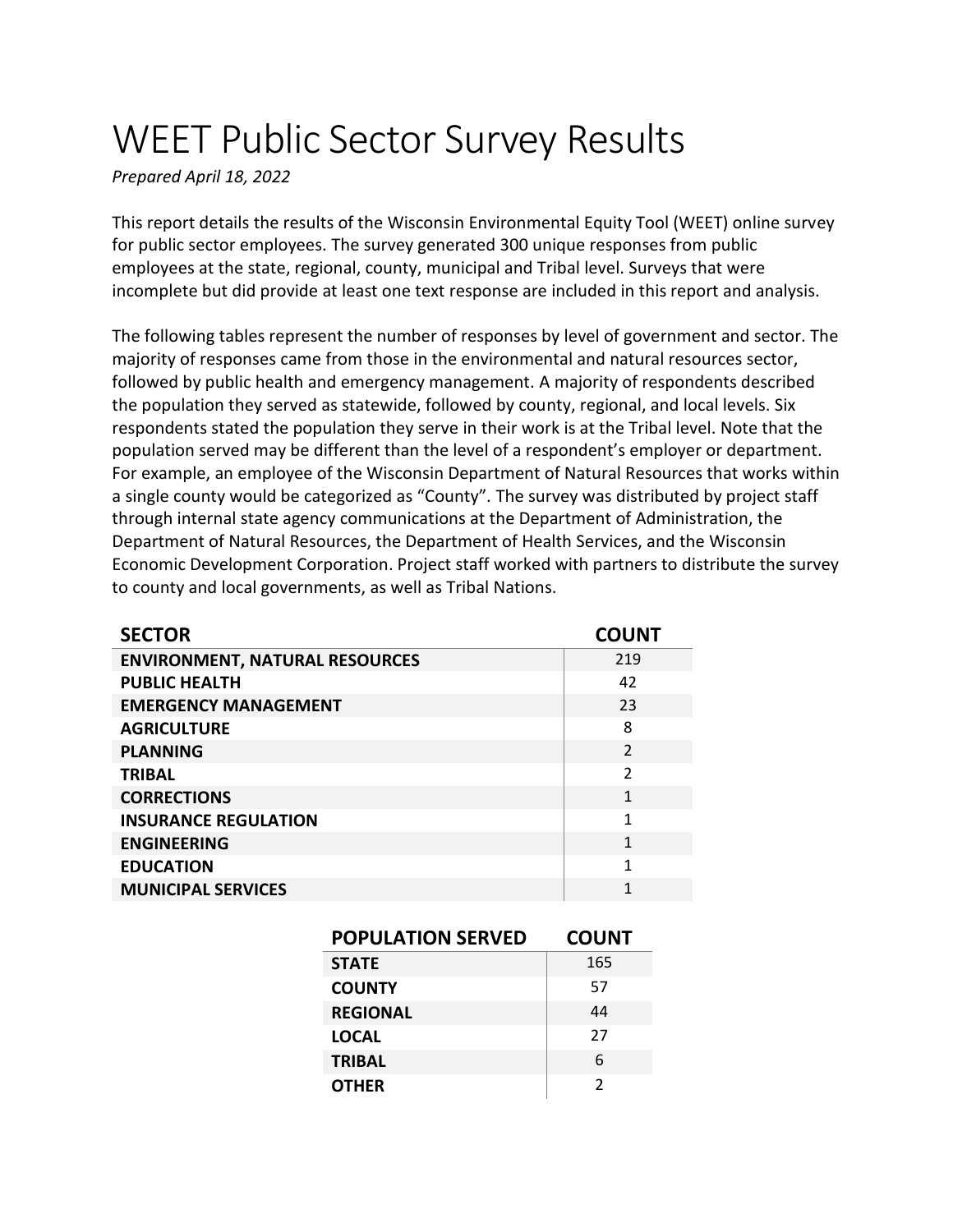The following pages contain information on survey responses across three categories.

#### **Healthy Communities**

- How would you describe a community that is healthy or doing well?
- Would you consider the population you serve as healthy or doing well based on that definition?

#### **Pollution**

- What comes to mind when you think of pollution?
- How does that pollution impact the population you serve?

#### **Climate Change**

- What comes to mind when you think of climate change?
- How does climate change impact the population you serve?

Project staff read through each respondent's survey and created topics within each category based on the responses provided. For five of the six questions, staff assigned a binary code for each topic (1 if that topic was mentioned, 0 if it was not mentioned). The second question in the Healthy Communities section – Would you consider the population you serve as healthy or doing well based on that definition? – was coded as Yes, Mixed, No, or Other. The tables on the following pages represent the number of times that topic was mentioned in survey responses for the given category. Topics with higher values could be considered more important or common to this sample of public sector employees. In coding responses, a single survey answer may include several topics. For example, if a respondent said they think of, "lead pipes, contamination of fish meat, and PFAS" when they think of pollution, each of those three topics are coded with a "1". Topics that were substantially similar were combined within each question. For example, "Extreme Weather Events" and "Natural Disaster" were combined. Topics with a frequency of two or less are included as footnotes below each table.

There are some important considerations and limitations in the analysis of survey responses. First, individuals from the natural resources sector are overrepresented in this survey, constituting more than two thirds of all responses. This may skew the quality of responses toward more environmental issues than would otherwise be generated by a survey with a balanced representation across sectors. Additionally, only two of 300 respondents work within Tribal Nations, and just six respondents identified Tribal Nations as the primary population they serve.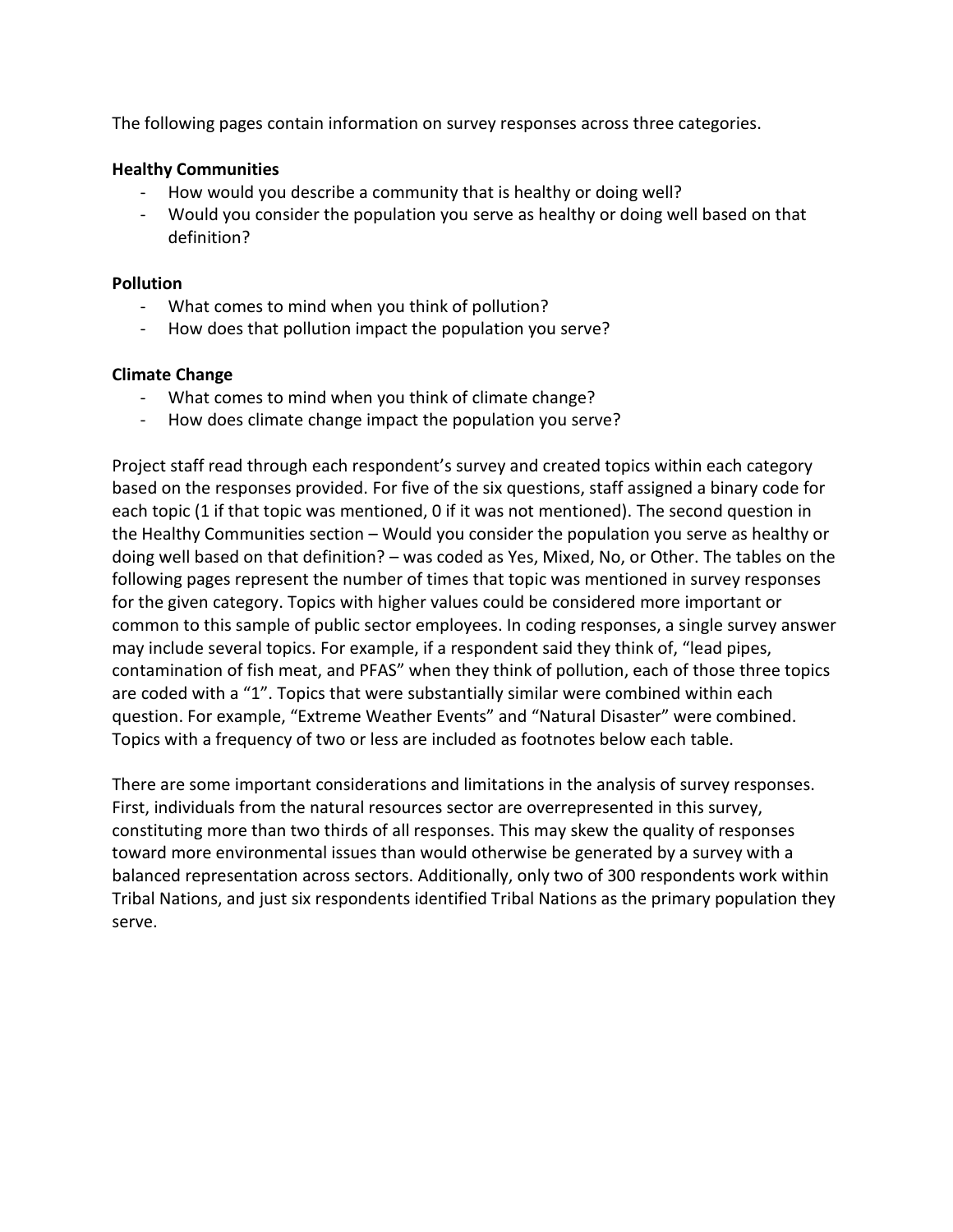## Healthy Communities

*How would you describe a community that is healthy or doing well?*

| <b>TOPIC</b>                         | <b>COUNT</b>   |
|--------------------------------------|----------------|
| <b>CLEAN WATER</b>                   | 106            |
| <b>SOCIAL RESPONSIBILITY</b>         | 95             |
| <b>EMPLOYMENT OPPORTUNITIES</b>      | 88             |
| <b>GREEN SPACE</b>                   | 74             |
| <b>GOOD SCHOOLS/EDUCATION</b>        | 73             |
| <b>HEALTH CARE</b>                   | 64             |
| <b>SOCIAL JUSTICE</b>                | 64             |
| <b>FOOD</b>                          | 59             |
| <b>INFRASTRUCTURE</b>                | 59             |
| <b>HOUSING</b>                       | 58             |
| <b>EQUITABLE RESOURCE ACCESS</b>     | 57             |
| <b>LOW CRIME</b>                     | 56             |
| <b>GENERAL HEALTH</b>                | 55             |
| <b>STRONG ECONOMY</b>                | 54             |
| <b>RECREATION OPPORTUNITIES</b>      | 50             |
| <b>GOVERNMENT</b>                    | 31             |
| <b>AIR QUALITY</b>                   | 30             |
| <b>MENTAL/EMOTIONAL HEALTH</b>       | 30             |
| <b>CLEAN</b>                         | 28             |
| <b>STRONG BUSINESS ENVIRONMENT</b>   | 22             |
| <b>SOCIAL PROGRAMS</b>               | 22             |
| <b>PUBLIC SAFETY</b>                 | 15             |
| <b>OPEN MINDED/ACCEPTING</b>         | 15             |
| <b>DIVERSE</b>                       | 12             |
| <b>CLEAN SOIL</b>                    | 10             |
| <b>POPULATION GROWTH</b>             | 9              |
| <b>SUSTAINABILITY</b>                | 5              |
| <b>PROPER WASTE DISPOSAL</b>         | 5              |
| PROSPEROUS FARMS, ANIMAL POPULATIONS | $\overline{4}$ |

\*\* Additional responses included Don't Know, Art, Financial Independence, Demographics, Healing Community, Communication

*Would you consider the population you serve as healthy or doing well based on that definition?*

| <b>Response</b> | Count | Percent |
|-----------------|-------|---------|
| Yes             | 54    | 19%     |
| <b>Mixed</b>    | 55    | 19%     |
| No              | 96    | 33%     |
| Other           | 86    | 29%     |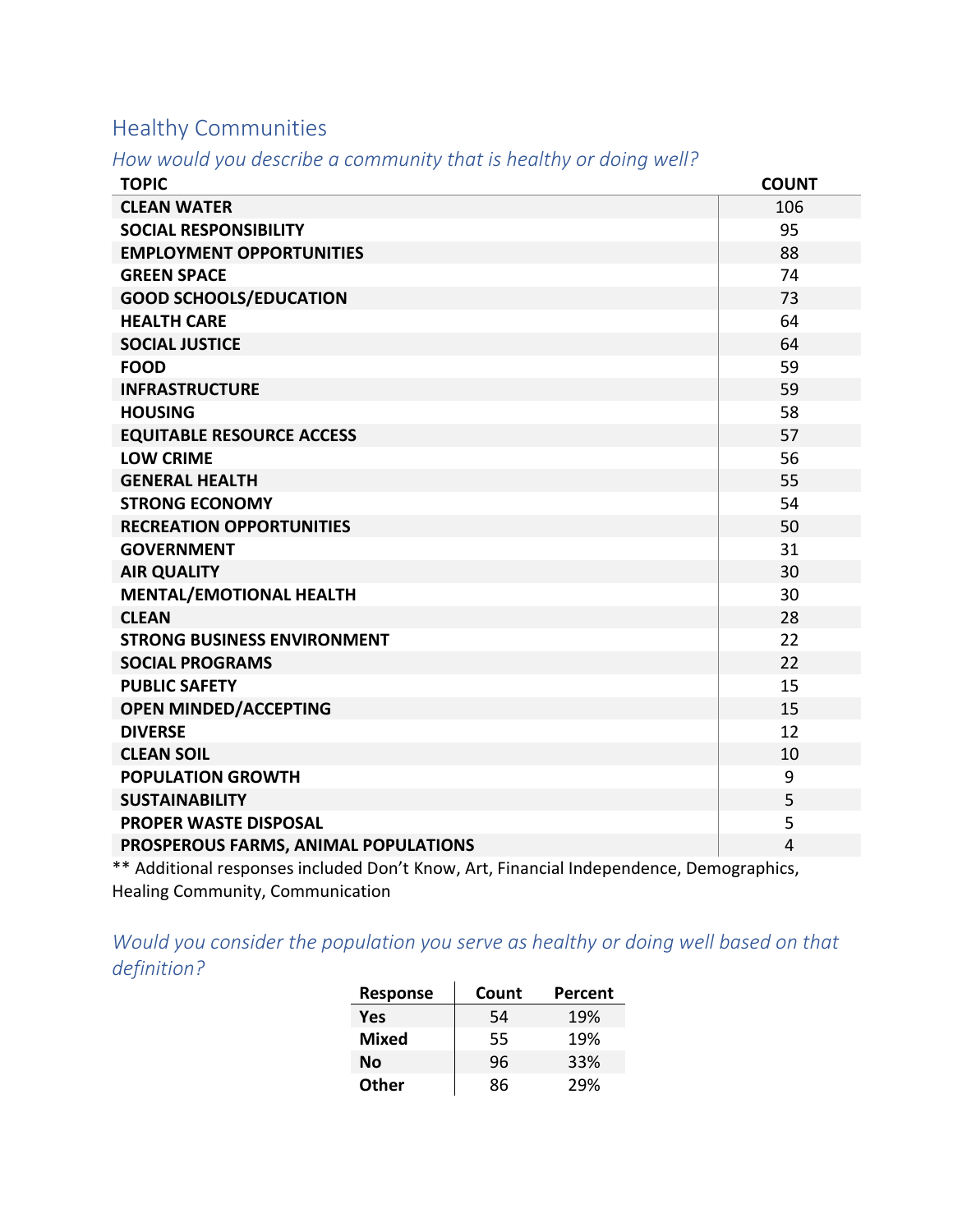### Pollution

#### What comes to mind when you think of pollution?

| <b>TOPIC</b>                          | <b>COUNT</b> |
|---------------------------------------|--------------|
| <b>WATER QUALITY</b>                  | 233          |
| <b>AIR QUALITY</b>                    | 129          |
| <b>TRASH/LITTER</b>                   | 81           |
| <b>IMPACTS ON NATRUAL ENVIRONMENT</b> | 61           |
| <b>IMACTS ON HUMAN HEALTH</b>         | 59           |
| <b>SOIL POLLUTION</b>                 | 51           |
| <b>EMISSIONS/AIR POLLUTANTS</b>       | 50           |
| <b>CONTAMINANTS</b>                   | 50           |
| POLLUTION/WASTE                       | 43           |
| <b>INDUSTRY</b>                       | 34           |
| <b>CHEMICALS</b>                      | 31           |
| <b>ROAD SALT/ RUNOFF</b>              | 30           |
| <b>AGRICULTURE</b>                    | 29           |
| <b>RESOURCE AND LAND USE</b>          | 27           |
| <b>PFAS</b>                           | 24           |
| <b>OTHER POLLUTION</b>                | 21           |
| <b>RECREATION</b>                     | 14           |
| <b>POLITICS</b>                       | 10           |
| <b>LACK OF ENFORCEMENT</b>            | 5            |
| LACK OF CARING/MISINFORMATION         | 4            |
| <b>UNNATURAL</b>                      | 3            |
| <b>EXCESS CONSUMPTION</b>             | 3            |
| <b>PREVENTION</b>                     | 3            |
| <b>PHOSPHORUS</b>                     | 3            |

\*\* Additional responses included Lack of Funding, Thermal Pollution, Iridescent Sludge, Unbalanced, Pollution Reduction from Remote Work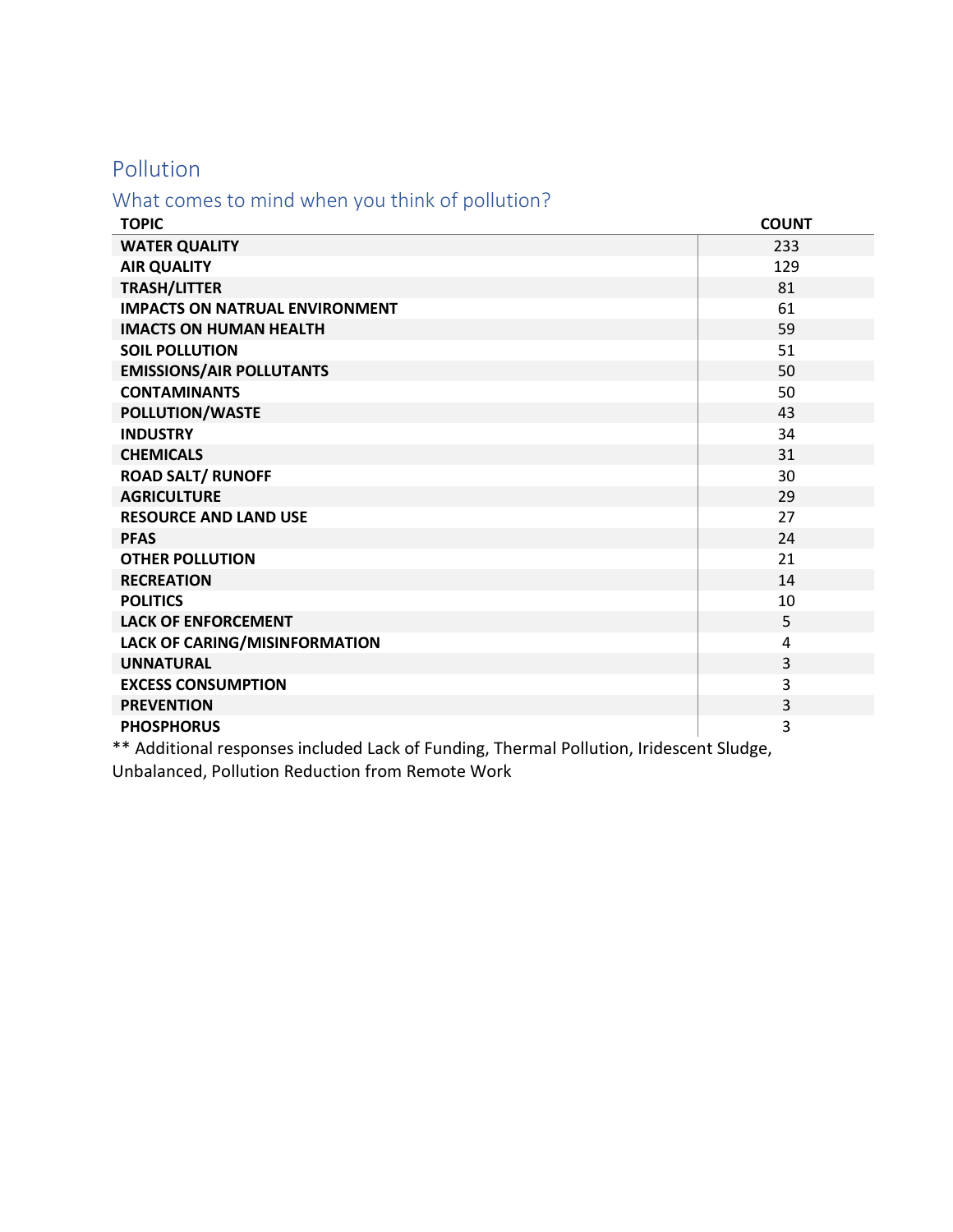|  | How does that pollution impact the population you serve? |  |  |  |
|--|----------------------------------------------------------|--|--|--|
|--|----------------------------------------------------------|--|--|--|

| <b>TOPIC</b>                                                                               | <b>COUNT</b>   |  |
|--------------------------------------------------------------------------------------------|----------------|--|
| <b>WATER</b>                                                                               | 144            |  |
| <b>HUMAN HEALTH</b>                                                                        | 98             |  |
| <b>RECREATION &amp; NATURAL RESOURCES</b>                                                  | 66             |  |
| <b>ANIMALS/NATURE</b>                                                                      | 62             |  |
| <b>ECONOMIC COSTS</b>                                                                      | 57             |  |
| <b>AIR</b>                                                                                 | 49             |  |
| <b>POLLUTION</b>                                                                           | 44             |  |
| <b>GENERAL IMPACT (POSITIVE OR NEGATIVE)</b>                                               | 44             |  |
| <b>AGRICULTURE</b>                                                                         | 33             |  |
| <b>CONCENTRATED CONTAMINANTS</b>                                                           | 20             |  |
| <b>SOCIOECONOMIC INEQUITIES</b>                                                            | 17             |  |
| <b>ALGAL BLOOMS</b>                                                                        | 13             |  |
| <b>UNSURE</b>                                                                              | 13             |  |
| NITRATES, PHOSPHORUS, NUTRIENTS                                                            | 12             |  |
| <b>LITTER/WASTE</b>                                                                        | 11             |  |
| <b>INFRASTRUCTURE &amp; INDUSTRY</b>                                                       | 11             |  |
| <b>RESOURCE USE</b>                                                                        | 11             |  |
| <b>WEATHER</b>                                                                             | 10             |  |
| <b>LEAD</b>                                                                                | 9              |  |
| <b>FOOD</b>                                                                                | $\overline{7}$ |  |
| <b>APATHY/DISPAIR</b>                                                                      | 9              |  |
| <b>RUNOFF</b>                                                                              | 6              |  |
| <b>SICKNESS/DEATH</b>                                                                      | 5              |  |
| <b>PFAS</b>                                                                                | 5              |  |
| <b>ENVIRONMENTALLY CONSCIOUS</b>                                                           | 4              |  |
| <b>CULTURAL LANDS/ RESOURCES</b>                                                           | 3              |  |
| ** Additional responses included Wildfire Smoke, Oral Health, Corporate Protection, Remote |                |  |

Work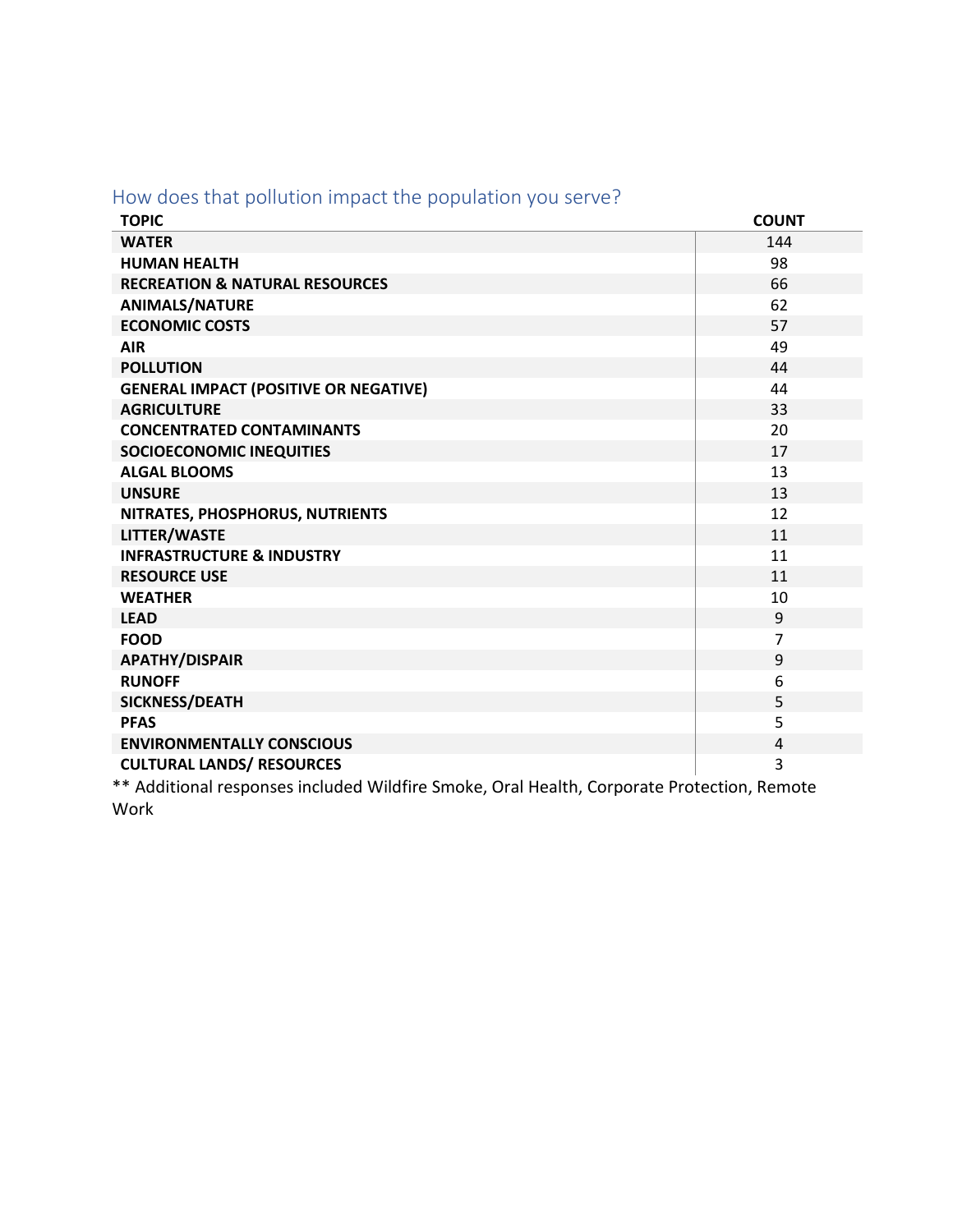## Climate Change

## *What comes to mind when you think of climate change?*

| <b>TOPIC</b>                                  | <b>COUNT</b>   |
|-----------------------------------------------|----------------|
| <b>EXTREME WEATHER, NATURAL DISASTER</b>      | 107            |
| <b>WEATHER PATTERNS</b>                       | 63             |
| <b>BIODIVERSITY, PLANT AND ANIMAL IMPACTS</b> | 57             |
| <b>GLOBAL IMPACTS/CRISIS</b>                  | 57             |
| <b>FLOODING</b>                               | 39             |
| <b>PRECIPITATION CHANGES</b>                  | 39             |
| <b>HABITATS AND MIGRATION</b>                 | 36             |
| <b>DROUGHT</b>                                | 29             |
| <b>EXTREME HEAT</b>                           | 28             |
| <b>EMISSIONS/CARBON</b>                       | 27             |
| <b>CHANGING WATER LEVELS</b>                  | 26             |
| HUMAN MORTALITY/MORBIDITY                     | 26             |
| <b>AGRICULTURE</b>                            | 23             |
| <b>DESTABILIZED ENVIRONMENT</b>               | 23             |
| <b>TEMPERATURE CHANGES</b>                    | 21             |
| <b>EMOTIONAL ANXIETY</b>                      | 18             |
| <b>WINTER ICE IMPACTS</b>                     | 16             |
| <b>POLLUTION</b>                              | 15             |
| <b>INFRASTRUCTURE</b>                         | 12             |
| <b>EDUCATION AND MISINFORMATION</b>           | 11             |
| <b>FOOD SUPPLY</b>                            | 11             |
| <b>RUNOFF, EROSION AND SOILS</b>              | 11             |
| <b>SNOWFALL</b>                               | 11             |
| <b>SURFACE WATER QUALITY</b>                  | 11             |
| <b>POLITICS</b>                               | 10             |
| <b>RESOURCE SCARCITY</b>                      | 10             |
| <b>SEASONAL CHANGES</b>                       | 10             |
| <b>PLANNING AND PREPAREDNESS</b>              | 9              |
| <b>WILDFIRES</b>                              | 9              |
| <b>COMPLEX CHALLENGE</b>                      | $\overline{7}$ |
| <b>INDUSTRY/FACTORIES</b>                     | 6              |
| <b>SCIENCE AND TECHNOLOGY</b>                 | 6              |
| <b>UNSURE/NOTHING</b>                         | 6              |
| <b>DISEASE</b>                                | 5              |
| <b>EXTREME COLD</b>                           | 5              |
| <b>RECREATION</b>                             | 5              |
| <b>AIR QUALITY</b>                            | $\overline{4}$ |
| <b>FOSSIL FUELS</b>                           | 4              |
| <b>INVASIVE SPECIES</b>                       | $\overline{4}$ |
| <b>QUALITY OF LIFE</b>                        | 4              |
| <b>CONSUMPTION</b>                            | 3              |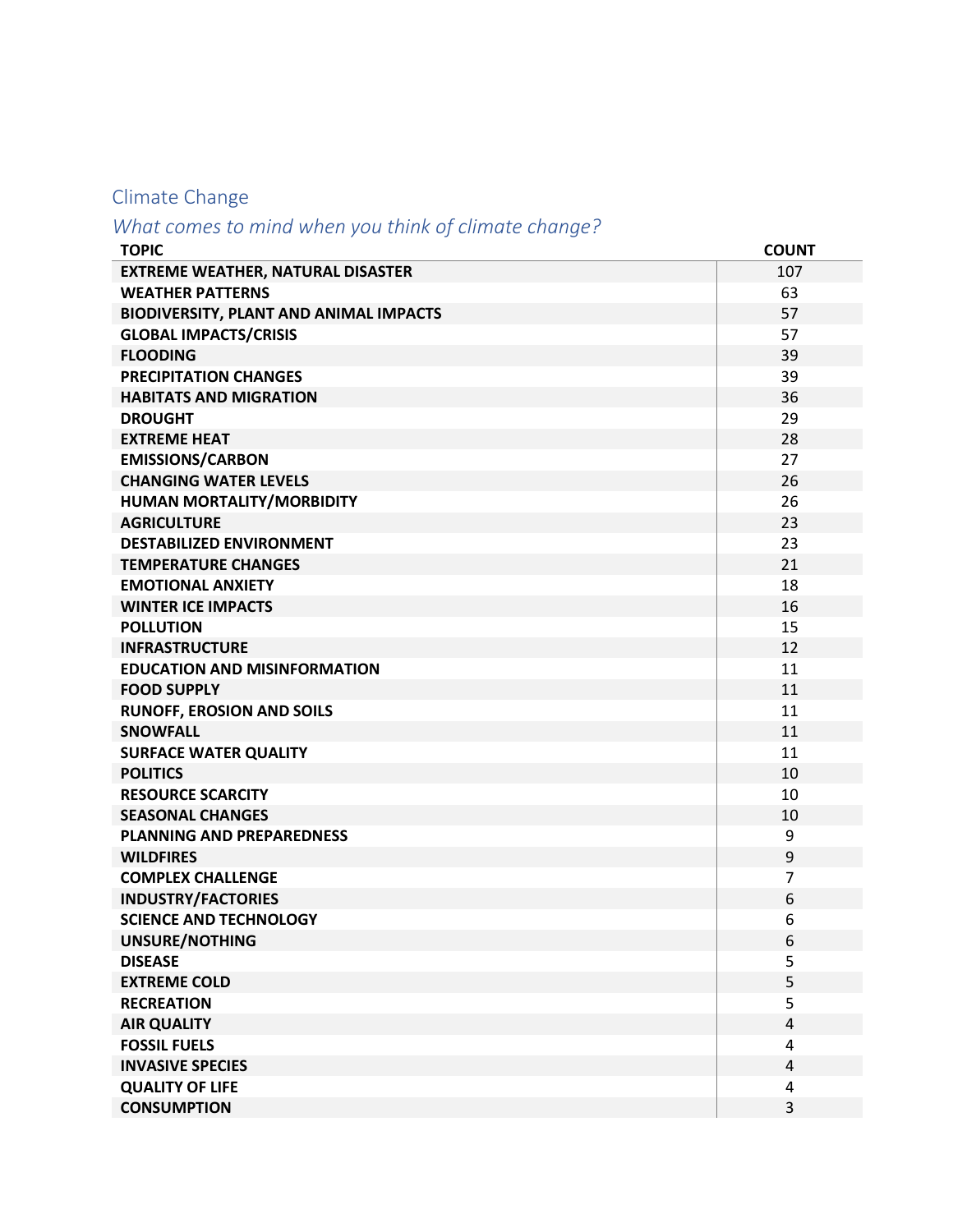\*\* Additional responses included Emergency Services, Oceans, Wind, Personal Choices, Inequity, Supply Chain, War

How does climate change impact the population you serve?

| <b>TOPIC</b>                               | <b>COUNT</b>   |
|--------------------------------------------|----------------|
| <b>EXTREME/UNPREDICTABLE WEATHER</b>       | 75             |
| RECREATION, TOURISM, HUNTING/FISHING       | 73             |
| DESTROYS INFRASTRUCTURE/PROPERTY/LANDSCAPE | 67             |
| <b>FLOODING</b>                            | 60             |
| <b>AGRICULTURE</b>                         | 46             |
| <b>FINANCIAL/ECONOMIC IMPACTS</b>          | 44             |
| PLANT AND ANIMAL POPULATIONS               | 34             |
| <b>EXTREME HEAT</b>                        | 29             |
| MINIMAL IMPACT/UNSURE                      | 27             |
| <b>HEALTH, SICKNESS, MORTALITY</b>         | 26             |
| <b>GENERAL NEGATIVE IMPACTS</b>            | 24             |
| <b>DROUGHT</b>                             | 21             |
| <b>WATER LEVELS</b>                        | 20             |
| <b>DRINKING WATER</b>                      | 19             |
| <b>EROSION, RUNOFF, SOILS</b>              | 19             |
| <b>DECLINING HABITAT</b>                   | 17             |
| <b>LAKES, SURFACE WATER</b>                | 17             |
| <b>FOOD SECURITY, TRIBAL FOODS</b>         | 14             |
| HOUSING, AC, FLOODPROOFING                 | 13             |
| <b>PRECIPITATION CHANGES</b>               | 13             |
| <b>EQUITY/VULNERABLE POPULATIONS</b>       | 13             |
| <b>ALTERING LIFE CHOICES</b>               | 12             |
| <b>RESOURCE USE/AVAILABILITY</b>           | 12             |
| <b>CHANGING SEASONS</b>                    | 12             |
| <b>ALGAL BLOOMS</b>                        | 12             |
| <b>FORESTRY, PESTS</b>                     | 11             |
| <b>WATER QUALITY</b>                       | 9              |
| <b>PUBLIC SERVICES</b>                     | 9              |
| <b>WILDFIRE</b>                            | 8              |
| <b>AIR QUALITY, RESPIRATORY</b>            | 8              |
| <b>POLLUTION</b>                           | $\overline{7}$ |
| <b>MIGRATION OF PEOPLE</b>                 | 7              |
| POLITICAL CONFLICT                         | 6              |
| <b>INVASIVE SPECIES</b>                    | 5              |
| POWER OUTAGE/ELECTRIC/INTERNET             | 5              |
| <b>REFUSE/NO ANSWER</b>                    | 5              |
| <b>SANITARY SEWER OVERFLOWS</b>            | 4              |
| <b>SOME GOOD IMPACTS</b>                   | 4              |
| <b>WIND</b>                                | $\overline{4}$ |
| <b>PUBLIC ENGAGEMENT</b>                   | 3              |
| <b>LACK OF INFORMATION</b>                 | 3              |
|                                            |                |

\*\* Additional responses included Inability to Adapt, Increased Insurance Rates, Snow Load